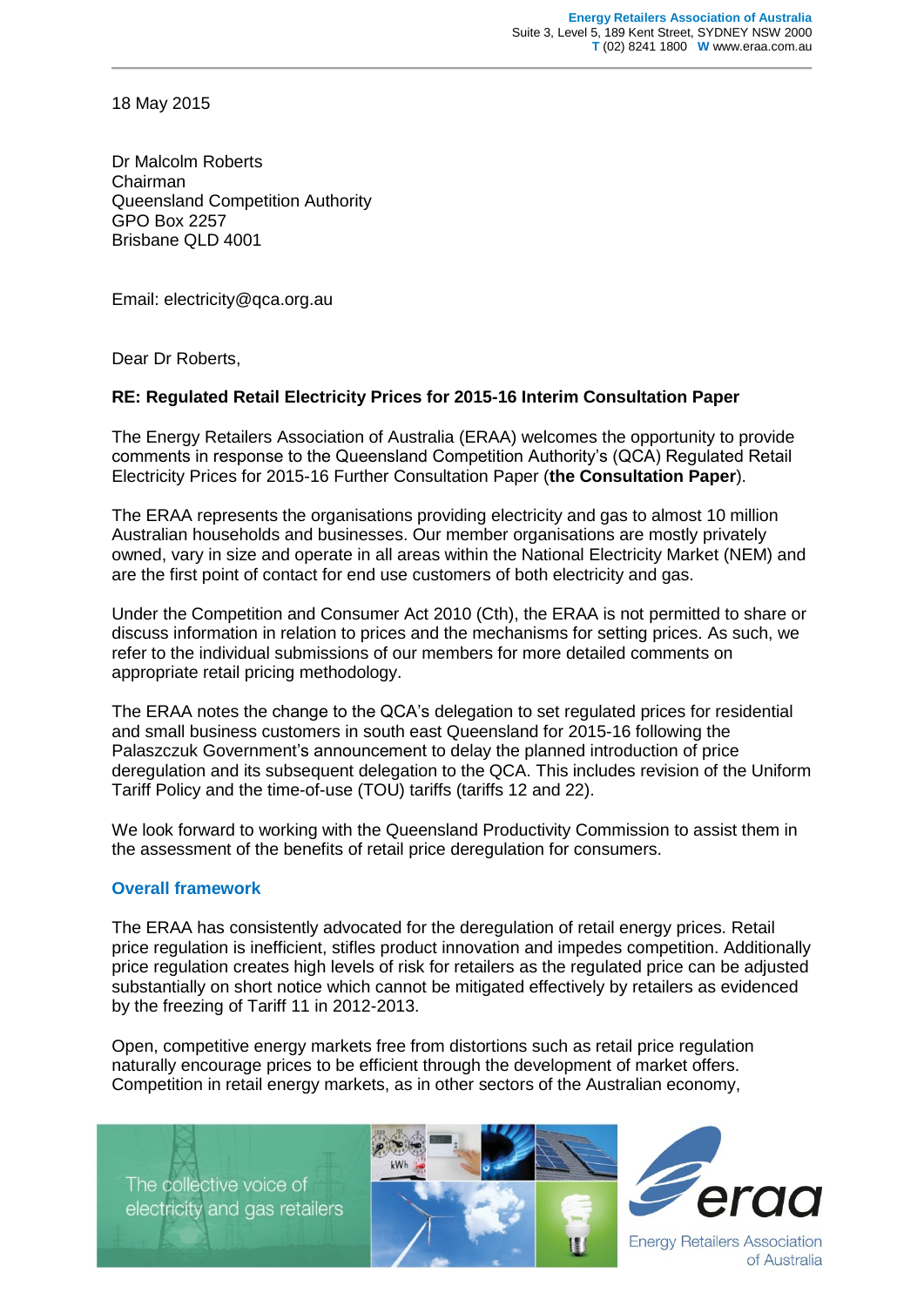incentivises businesses to improve service, develop products that meet consumer needs and find ways to lower their costs and to pass these savings on to consumers.

Price regulation is not an effective mechanism to protect consumers from payment difficulties or deterring hardship. Targeted and transparent social welfare policies which provide direct assistance to consumers facing payment difficulties is the only viable long term approach to assisting consumers in need. Assistance should be provided through budget funded purposely designed measures to facilitate cost reflective pricing and promote competition in the market.

The ERAA believes competition in south east Queensland is effective, which was evidenced by the Australian Energy Market Commission's (AEMC) 2014 Retail Competition Review where it found that 70 percent of residential households are on market contracts.

As outlined in the draft determination, there is a growing share of non-incumbent retailers, and an increasing number of customers on market contracts. Removing price regulation will provide increased incentive for more retailers to enter and expand activities in the market. With the planned introduction of the National Energy Customer Framework (NECF) in Queensland, consumers should have additional confidence that they can switch away from regulated retail contracts and secure a better deal.

## **Network costs**

As stated in the QCA draft determination, network costs account for around 50 percent of the final cost of electricity for small customers. As regulated monopoly businesses, Powerlink, Energex and Ergon Distribution all earn regulated revenues that are determined by the Australian Energy Regulator (AER).

The QCA must take into account the new network pricing structures as outlined by the AER in its draft determination, which are set to become effective at 1 July 2015. Under existing legislation, while the QCA has the capacity to require retailers to offer a prescribed standing offer to customers, the same requirement does not apply to networks. This means networks may set tariff structures that do not align with a retail tariff structure prescribed by the QCA. This may occur if the QCA prescribes a retail tariff that is inconsistent with a new cost reflective Distribution Network Pricing Arrangements (DNPA). For example, Energex intends to move some tariff 41 customers who have interval meters from a kW based tariff structure to a kVa based tariff structure. It is important for the QCA publishes a notified price that covers both the kW and kVa tariff combinations.

### Time-of-use tariffs

The ERAA agrees with the QCA's assessment in its draft determination that tariff 12 can be moved to the Ergon Distribution structure without any transitional arrangements. If tariff 22 is to be retained based on the Energex tariff structure, it should be closed to new customers.

# **Energy and retail costs**

The ERAA recommends that the current approach and methodology is maintained for the retail cost element of the retail component of notified prices. We also see value in maintaining the allowance for headroom to facilitate future competition and ensure cost reflectivity is achieved. Encouraging effective competition is even more important to help offset the adverse impact on retailer confidence arising from the Government's last minute decision to defer price regulation in southeast Queensland.

However, our view is that the methodology for the wholesale energy costs should be based on long run marginal cost. The suppression of wholesale prices due to a number of factors including subsidised solar PV generation may lead to inaccurate wholesale cost factors,